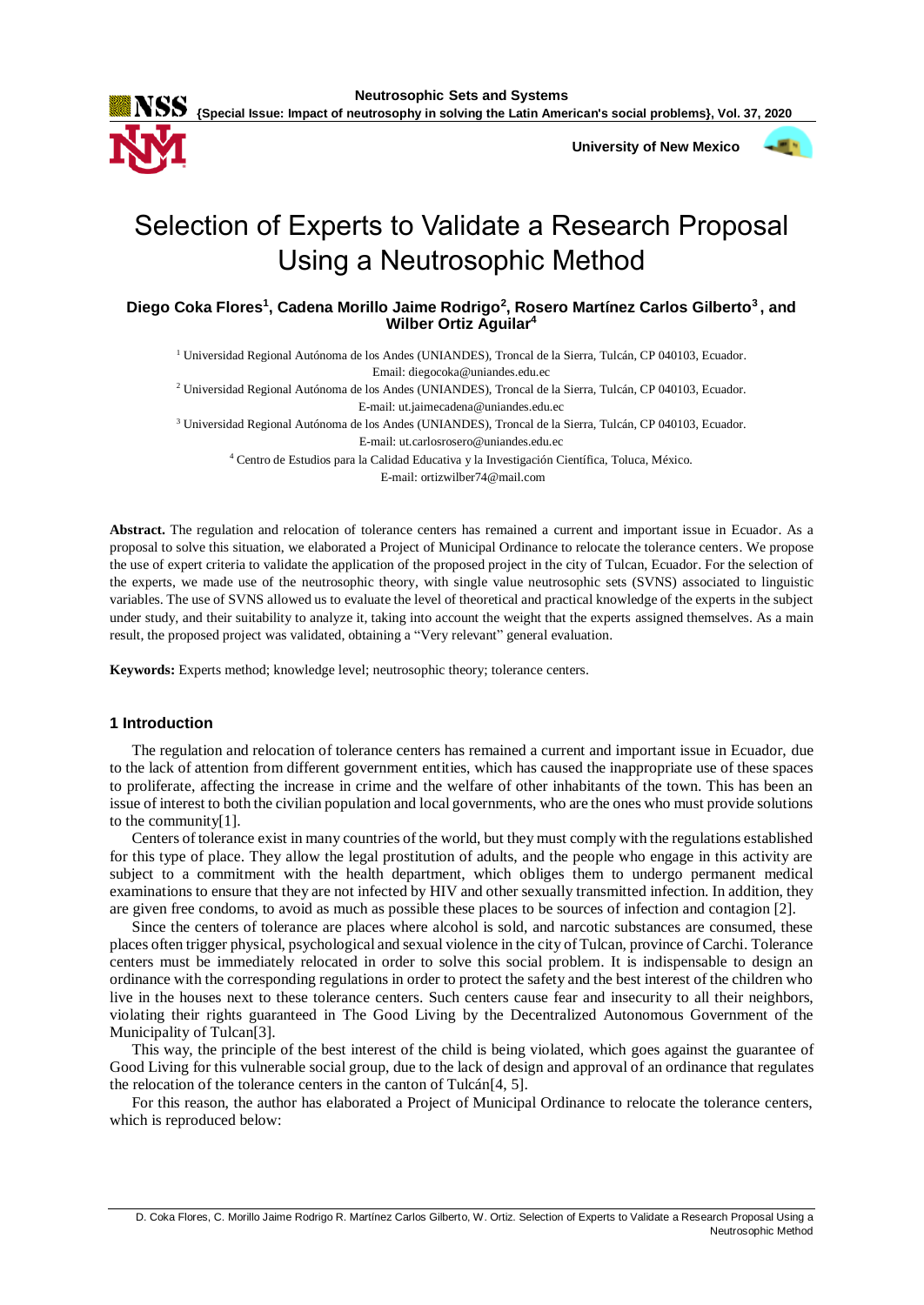### **DRAFT ORDINANCE FOR THE RELOCATION OF TOLERANCE CENTERS IN THE CANTON OF TULCÁN, PROVINCE OF CARCHI**

*Article 1. Object.* The present ordinance has as object, to establish the norms and the legal minimum requirements, that will govern for the regulation, control and sanction, to guarantee its fulfillment, in the implantation of fixed structures, for the operation of the sites of diversion and tolerance, within which it includes the activity of the sexual commerce, which will be relocated in the canton Tulcan, territory and jurisdiction of the Decentralized Autonomous Municipal Government of Tulcan, considered as Zone of Urban Expansion, in the Plan of Development and Territorial Ordering.

*Article 2. Scope.* This ordinance will act in accordance with other laws and regulations issued for purposes related to it, guaranteeing citizens and the rights of children and adolescents and other urban centers for an orderly and sustained development, the provisions of this ordinance, would apply throughout the territory of Canton Tulcan.

*Article 3. Subjects.* Natural or legal persons, national or foreign, public or private, in general of the establishments that have their respective permits, shall be subject to these provisions.

*Article 4. General Conditions for the Implantation and Relocation of the Centers of Tolerance.* Of the premises for the work of sexual activity and related to the canton of Tulcan, necessarily must comply with the conditions of zoning, use and occupation of land and space of green areas, evacuation of rainwater and sewage and so on; in relations of compatibility with the ordinance that regulates the Use and Occupation of land, as equipment for public services, as a line of transport, water, electricity, telephone, electric lighting service, internet etc., taking into account as a category, infrastructure, sectorial type and regulations related to the work to be developed, as well as comply with the general conditions required.

*Article 5. Prohibitions of Tolerance Centers.* All tolerance centers that develop their sexual activity, due to human development or expansion, will be prohibited. They will be relocated to less than 200 to 300 meters from the cantonal urban zone, with the prohibition of regulating their work activity, close to: gardens, schools, colleges, sports or activity parks where children and adolescents are found, who will be totally prevented from working in establishments near these places, by the Decentralized Autonomous Municipal Government of the Canton of Tulcan, after a technical report of inspection of urban expansion in which the radius of 200 to 300 meters around the urban zone is respected.

*Article 6. Particular Conditions for the Relocation of the Tolerance Centers.* The premises or establishments dedicated to sexual activity, which at the date of approval of this Ordinance and are operating in the urban areas and urban expansion of Canton Tulcan, which do not affect with a visual impact to the transient community, even if they are in closed sites with isolation of 100 to 200, meters of populated areas will continue to operate in the site where they are located, and provided that its location is safe and has not been implemented on slopes or sites of high risk.

The time that all these premises located as tolerance centers have for their relocation as of one year from the date of approval of this Ordinance, except for some complication of natural order or force majeure for which an extension of three months is granted; for such effect the municipal administration will lend the facilities that were the case in function of the fulfillment of this disposition.

It must be taken into account that no permit will be allowed or extended for the operation of those premises dedicated to sexual activity, which after the approval of this provision continue working within the urban and peripheral perimeter, which will be closed permanently by the municipal administration of the canton of Tulcan.

*Article 7. Conditions of Visual, Landscape, Hygienic and Sound Impact* Taking into consideration the following conditions:

- a) For the improvement of the ornament of the canton and the operation of the complex center of tolerance they will have to maintain the entire complex clean and hygienic, keeping a minimum impact in case of producing some sinister.
- b) At the same time, the tolerance centers and each one of the different premises or establishments that operate in the complex are protected by this ordinance with their portals or porches in addition to the surroundings must be suitable in accordance with this municipal ordinance.
- c) In case of emergency, there will be no obstacle to their evacuation. The garbage or waste generated by the premises and complex itself will be collected in waste deposits with classification.
- d) The sound generated by the tolerance centers in general within the complex, shall not exceed decibels of noisy or strident impact that contaminates the surrounding environment and affects the health of those who come to these sites, noise, vibrations and disproportionate sounds are prohibited.
- e) If there is any infringement of criminal law, regardless of whether it is recorded inside or outside the premises, the owner of the site who feels affected shall file the corresponding complaint with the competent authorities for the case.
- f) In those establishments where the sex trade and the sale of alcoholic beverages are carried out, infrared cameras are used to capture and record any incident that may occur in the establishment.

*Article 8. Operation.* The operation permits will have the validity determined by the Municipal Administration of the Decentralized Autonomous Government, taking into consideration what is established by article 4 of the present ordinance.

D. Coka flores, C. Morillo Jaime Rodrigo R. Martínez Carlos Gilberto., W. Ortiz .Selection of Experts to Validate a Research Proposal Using a Neutrosophic Method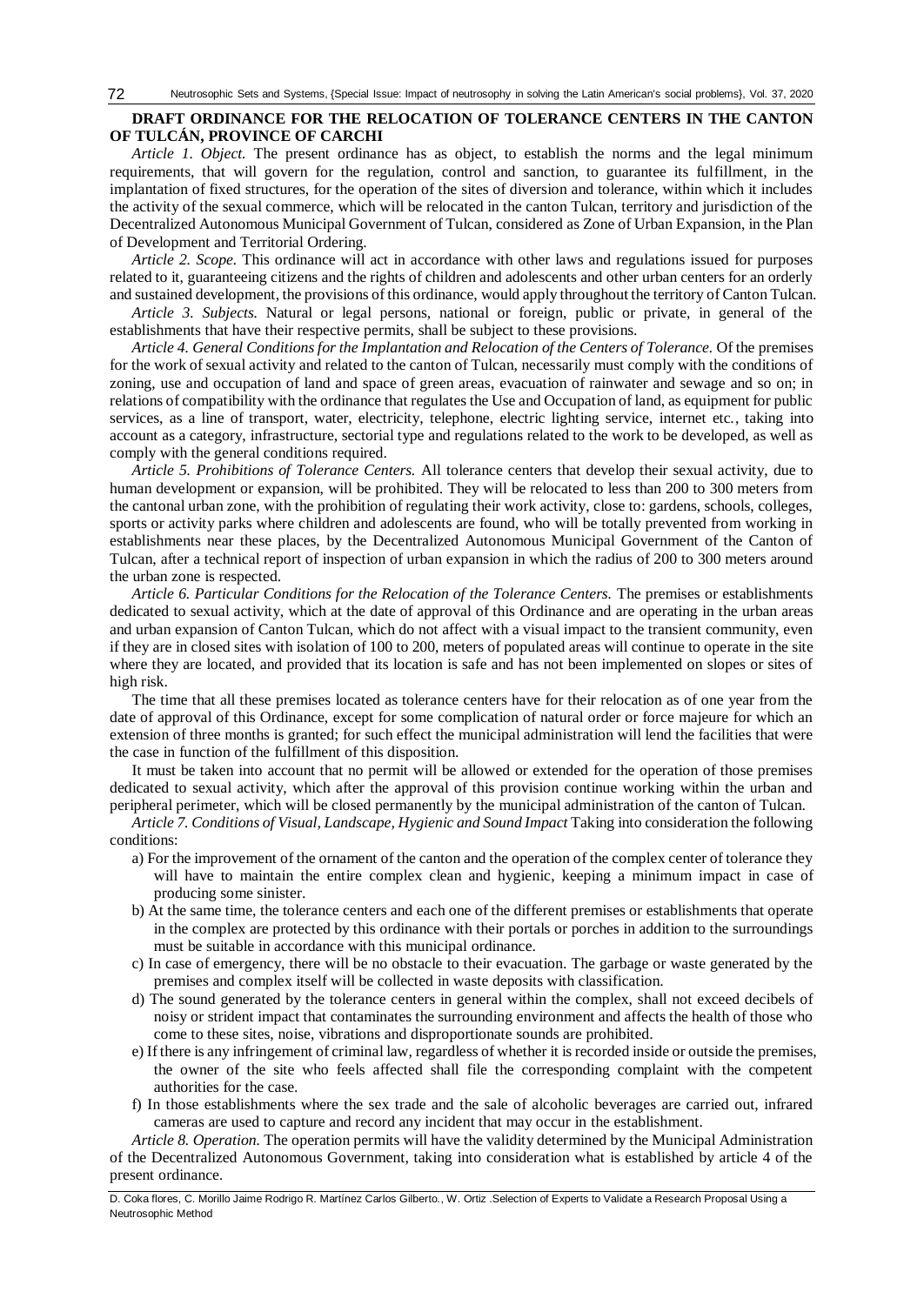*Article 9. Jurisdiction and Competence.* The Mayor of the Decentralized Autonomous Government of the Canton of Tulcan, and the other authorities within its jurisdiction in accordance with the control exercised, have jurisdiction and competence to know, sanction and resolve the violations of this ordinance.

*Article 10. Sanctions.* In the event of failure to comply with this Ordinance by the owners within the period assigned in accordance with Article 5 of this Ordinance, in an unjustified manner, the local authorities shall proceed to relocate the premises and establishments of the sex trade and the sale of alcoholic beverages, in a coercive manner to the site to be assigned after informing the intendant of the Decentralized Autonomous Government of the Canton of Tulcán.

*Article 11. Validity.* The present ordinance will become effective as of its approval without prejudice of its promulgation in the Official Registry.

Hence, the objective of this investigation is to validate the project of municipal ordinance to regulate the relocation of the centers of tolerance in the city of Tulcan by means of the experts' criterion.

#### *Previous investigations*

At a Latin American level, the work carried out in Colombia at Universidad del Valle, under the title "Female sex work, a comparative analysis of two night clubs in the city of Cali", has been found to have a background, establishing the need to change the centers of tolerance and relocate them outside the urban center, due to the insecurity they generate [6].

At the national level, there is the undergraduate work of [2] "Sex work and labor rights" where he analyzes the legal problems involved in sex work in centers of tolerance.

On the other hand, [7] in his work "The Municipal Public Policy against Street Sex Work and the use of Public Space in Urban Regenerated Areas, case La 24 de Mayo" deals with the life of the sex workers and the mechanisms of regulation of the use of public space.

### **2 Methods**

We used neutrosophic theory to make the selection of the experts, based on their self-evaluation of their level of theoretical and practical knowledge in the subject, as well as evaluation of the weight of theoretical knowledge in relation to practical knowledge.

Neutrosophy, which was proposed by Smarandache[4, 8, 9] for the treatment of neutralities, has formed the basis for a series of mathematical theories that generalize classical and diffuse theories such as neutrosophic sets and neutrosophic logic [10, 11].

The original definition of truth value in the neutrosophic logic is shown below:

Set N = { $(T, I, F)$ : T, I, F  $\subseteq$  [0, 1]} n, a neutrosophic valuation is a mapping of a group of propositional formulas to N, and for each p statement you have:

$$
v(p) = (T, I, F) \tag{1}
$$

Neutrosophic set theory starts from classical set theory and fuzzy set theory, adding a membership function to the set  $\mu$  generally defined as an x-number between 0 and 1 (the interval [0.1], instead of the classical binary membership defined in the set {0.1}. Thus, we introduce the concept of a neutrosophic set associated to a certain linguistic value, defined by a word, adjective or linguistic label A, [12, 13].

A neutrosophic set A is defined as a membership function that links the elements of a domain or universe of discourse X with elements of the interval [0,1]: A:  $X\rightarrow [0,1]$ . For each neutrosophic set a belonging or inclusion function  $\mu$ A(x) is defined, which represents the degree to which a value for the variable x is included in the concept represented by the label A. The closer  $A(x)$  is to the value 1, the greater the membership of the object x to the set A. The values of membership vary between 0 (no belonging at all) and 1 (total belonging) so that a neutrosophic set is a class of objects with continuous degrees of membership [14].

The use of single-value neutral sets (SVNS) allows the use of linguistic variables, which increases the possibility of interpretation in recommendation models and the use of indetermination [15-17].

Let X be a universe of discourse, a SVNS A over X has the following form:

$$
A = \{ (x, u_a(x), r_a(x), v_a(x)) : x \in X \} d \tag{2}
$$

Where

With

 $u_a(x): X \to [0,1], r_a(x): X \to [0,1]$   $y \, v_a(x): X \to [0,1]$ 

 $0 \le u_a(x), r_a(x), v_a(x) \le 3, \quad \forall x \in X$ 

The intervals  $u_a(x)$ ,  $r_a(x)$  and  $v_a(x)$  denote the memberships to true, indeterminate and false of x in A, respectively.

D. Coka flores, C. Morillo Jaime Rodrigo R. Martínez Carlos Gilberto. Selection of Experts to Validate a Research Proposal Using a Neutrosophic Method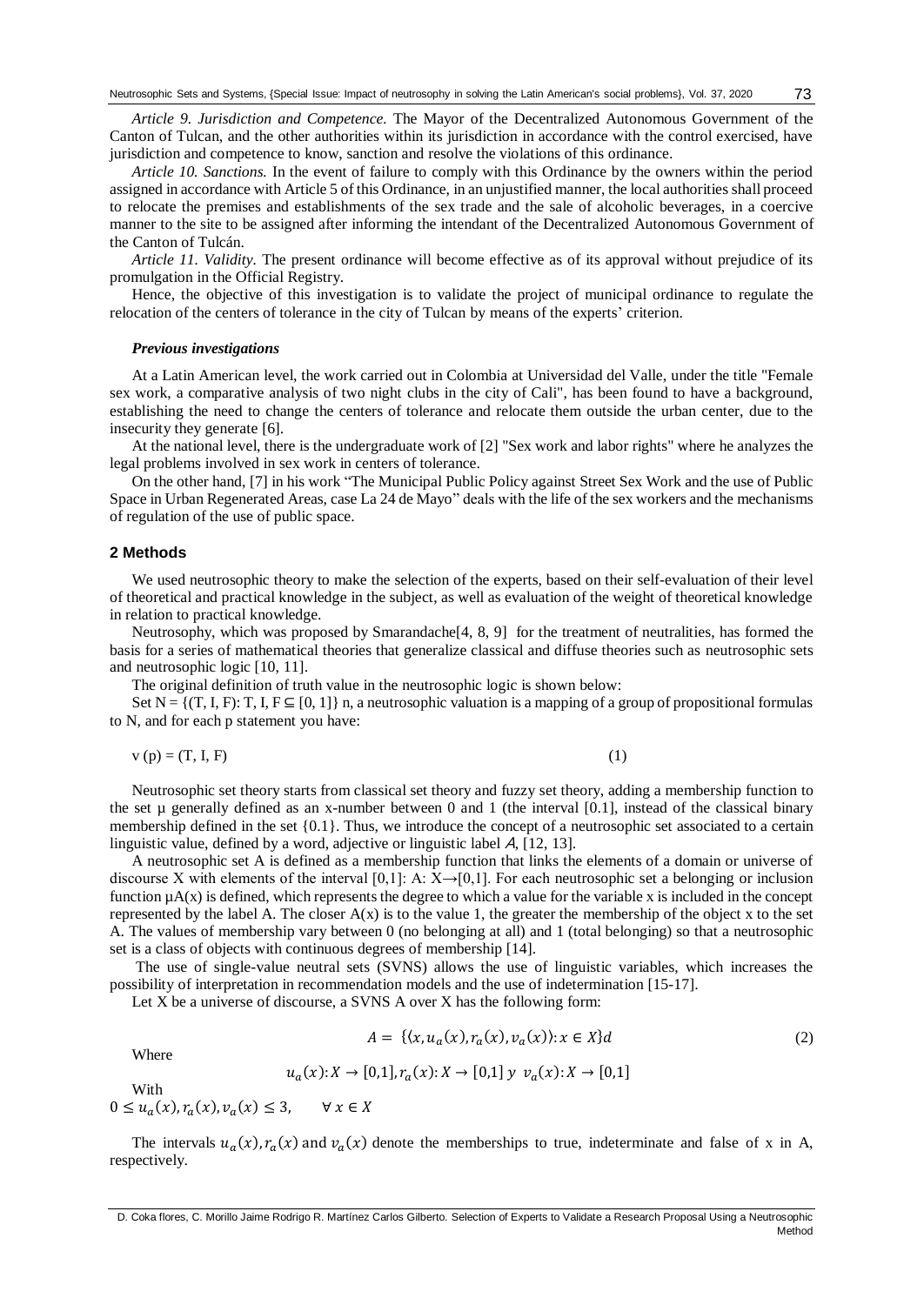The first step for the selection of the experts was a pre-selection of 30 lawyers from the Municipality of Tulcán, Province of Carchi. The pre-selection was based on the years of experience in the profession (more than five years) and the willingness to participate in the study.

These attorneys were explained the problems previously analyzed and were asked to qualitatively evaluate their level of theoretical and practical knowledge (understood as that acquired through the practical exercise of their profession) in the subject analyzed, according to the categories suggested in Figure 1)[18-20]

| Evaluate your level of knowledge in the topic to be addressed according      |  |  |  |
|------------------------------------------------------------------------------|--|--|--|
| to the following categories                                                  |  |  |  |
| Extremely high (EH), Very very high (VVH), Very high (VH), High (H),         |  |  |  |
| Medium high $(MH)$ , Medium $(M)$ , Medium low $(ML)$ , Low $(L)$ , Very low |  |  |  |
| $(VL)$ , Very very low $(VVL)$ y Extremely low $(EL)$                        |  |  |  |
| Level of theoretical knowledge                                               |  |  |  |
| Level of practical knowledge (knowledge acquired through                     |  |  |  |
| the practical exercise of your profession)                                   |  |  |  |
| Evaluate on a scale of 1 to 100 the weight you give to theoretical knowledge |  |  |  |
| in relation to practical knowledge, for the analysis of the subject in       |  |  |  |
| question                                                                     |  |  |  |
| Weight of theoretical knowledge                                              |  |  |  |

.

**Figure 1.** Questionnaire applied for the evaluation of the knowledge levels of experts and the weight of theoretical knowledge. Source: Authors' elaboration

They were also asked to evaluate what weight they would grant, on a scale of 1 to 100, to the theoretical knowledge in relation to practical knowledge, for the analysis of the subject in question.

This value was divided by 100 and the difference was found to be 1, to know the value given to practical knowledge. In other words, the sum of the two weights is equal to 1. Thus, the averages of the weights given were established as *wt* (weight of the theoretical knowledge level) and *wp* (weight of the practical knowledge level).

For the processing of these self-evaluations, we propose the association of the linguistic terms to the SVN numbers shown in table 1.

| <b>LINGUISTIC TERM</b> | <b>EVALUATION</b> | <b>SVN NUMBERS</b> |
|------------------------|-------------------|--------------------|
| Extremely High         | EH                | (1; 0; 0)          |
| Very Very High         | <b>VVH</b>        | (0.9, 0.1, 0.1)    |
| Very High              | <b>VH</b>         | (0,8; 0,15; 0,20)  |
| High                   | H                 | (0.70, 0.25, 0.30) |
| Medium High            | MH                | (0,60; 0,35; 0,40) |
| Medium                 | М                 | (0,50; 0,50; 0,50) |
| Medium Low             | ML.               | (0,40; 0,65; 0,60) |
| Low                    | L                 | (0.30, 0.75, 0.70) |
| Very Low               | VL                | (0,20; 0,85; 0,80) |
| Very Very Low          | <b>VVL</b>        | (0.10, 0.90, 0.90) |
| <b>Extremely Low</b>   | EL                | (0; 1; 1)          |

**Table 1**. Linguistic terms used. Source: Authors' elaboration

To aggregate the assessments of theoretical and practical knowledge given by the experts in order to determine their level of total knowledge in the subject, the single-value weighted average (SVNWA) was used, which is defined as[21]:  $\int_{j=1}^{n} (I_{A_j}(x))^{w_j}$ ,  $\prod_{j=1}^{n} (F_{A_j}(w))^{w_j}$ 〉 (3)

med as $[21]$ :<br>  $F_w(A_1, A_2, ..., A_n) = (1 - \prod_{j=1}^n (1 - T_{A_j}(x)))^{w_j}$ ,  $\prod_{j=1}^n (I_{A_j}(x))^{w_j}$ Where:

D. Coka flores, C. Morillo Jaime Rodrigo R. Martínez Carlos Gilberto., W. Ortiz .Selection of Experts to Validate a Research Proposal Using a Neutrosophic Method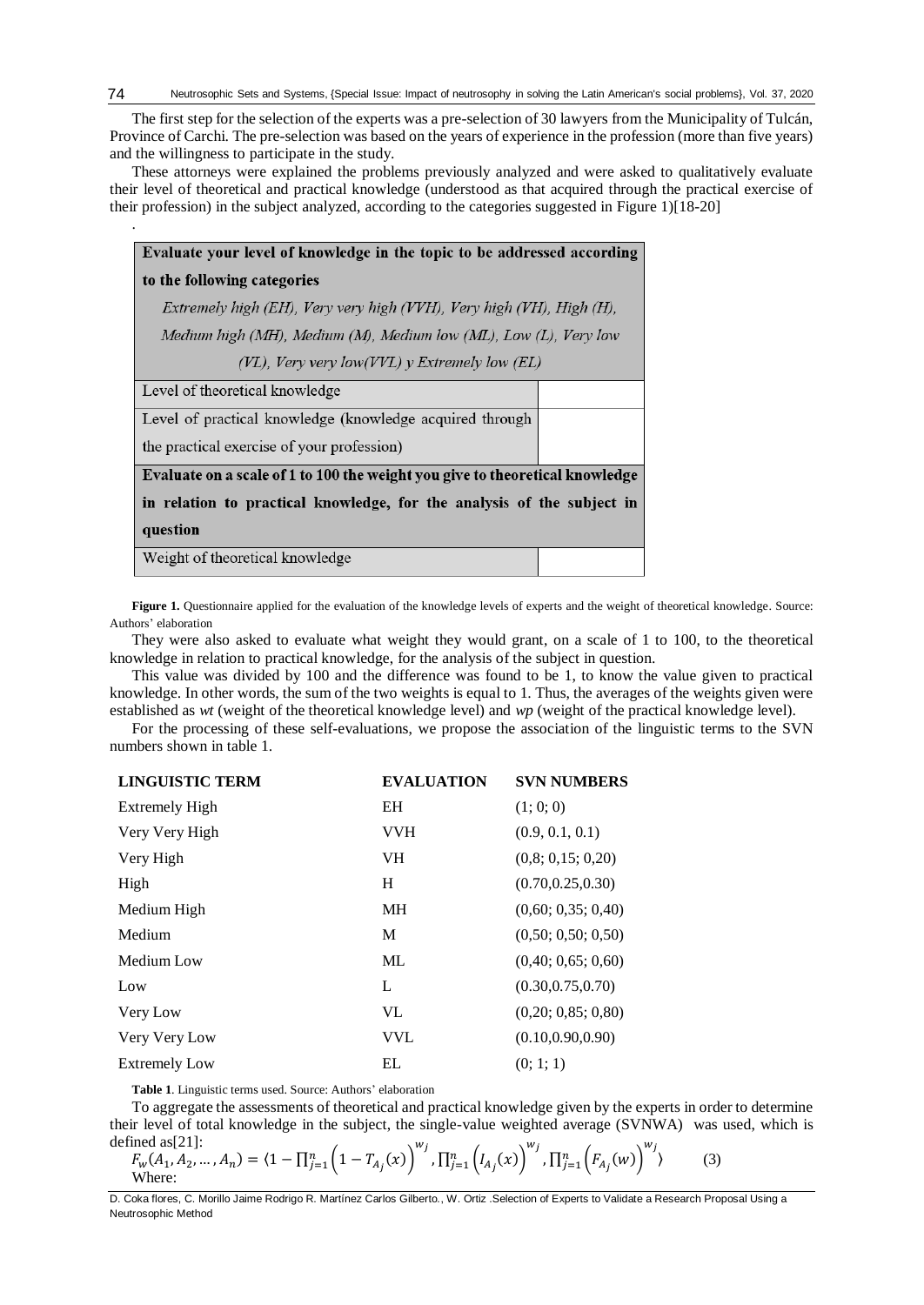$W = (w_1, w_2, ..., w_n)$  is vector of  $A_j (j = 1, 2, ..., n)$  such that  $w_n \in [0, 1]$  y  $\sum w_j = 1$ .

Once the aggregations were obtained, the score function was used to obtain a unique value for the expert evaluation [22]:

$$
s(V_j) = 2 + T_j - F_j - I_j \tag{4}
$$

With this value, a qualitative evaluation of each expert was obtained by taking the possible score (from 0 to 3) and was divided by 11 (according to the number of language terms used, thus obtaining the intervals to classify the scores, as shown in Table 2.

| <b>LINGUISTIC TERM</b> | <b>EVALUATION</b> | <b>SCORING INTERVALS</b> |
|------------------------|-------------------|--------------------------|
| <b>Extremely Low</b>   | EL                | $[0 - 0.270]$            |
| Very Very Low          | <b>VVL</b>        | $[0.27 - 0.55)$          |
| Very Low               | VL                | $[0.55 - 0.81)$          |
| Low                    | L                 | $[0, 81 - 1, 09)$        |
| Medium Low             | ML.               | $[1,09 - 1,36)$          |
| Medium                 | M                 | $[1,36 - 1,63)$          |
| Medium High            | МH                | $[1,63 - 1,90)$          |
| High                   | H                 | $[1,90 - 2,18]$          |
| Very High              | VH                | $[2, 18 - 2, 45]$        |
| Very Very High         | <b>VVH</b>        | $[2,45 - 2,72)$          |
| <b>Extremely High</b>  | EΗ                | $[2, 72 - 3]$            |
|                        |                   |                          |

**Table 2.** Intervals for evaluation of the expert's level of knowledge according to score function value Source: Authors' elaboration

With this evaluation, the experts were selected according to the chosen criteria. In this case, the experts with "Very very high" and "Very high" level of knowledge.

These selected experts were surveyed to validate the Municipal Ordinance Project previously presented, with the format shown in figure 2.

|   | Mark with an X the rating given to the Draft Municipal Ordinance presented for the relocation |    |    |   |            |     |
|---|-----------------------------------------------------------------------------------------------|----|----|---|------------|-----|
|   | of the Tolerance Centers in the Canton of Tulcan, according to the following categories       |    |    |   |            |     |
|   | Very Relevant (VR), Quite Relevant (QR), Relevant (R),                                        |    |    |   |            |     |
|   | Not very Relevant (NVR) and Not Relevant (NR)                                                 |    |    |   |            |     |
|   | Criteria to be evaluated                                                                      | VR | QR | R | <b>NVR</b> | NR. |
| 1 | It has consistency in its writing                                                             |    |    |   |            |     |
| 2 | It has a commitment to legality                                                               |    |    |   |            |     |
| 3 | It corresponds to the constitutional principles of                                            |    |    |   |            |     |
|   | Ecuador                                                                                       |    |    |   |            |     |
| 4 | Attributes a greater responsibility in the location                                           |    |    |   |            |     |
|   | and control of these tolerance centers, to the                                                |    |    |   |            |     |
|   | competent authorities of the Decentralized                                                    |    |    |   |            |     |
|   | Autonomous Municipal Government of Tulcan                                                     |    |    |   |            |     |
| 5 | It allows to guarantee the Good Living to the                                                 |    |    |   |            |     |
|   | inhabitants of Tulcan                                                                         |    |    |   |            |     |
| 6 | Protect the rights of children and adolescents of                                             |    |    |   |            |     |
|   | Tulcan                                                                                        |    |    |   |            |     |
| 7 | It is appropriate given the problems presented                                                |    |    |   |            |     |
| 8 | It has feasibility for practical application                                                  |    |    |   |            |     |

**Figure 2.** Questionnaire applied to experts for the validation of the Draft Municipal Ordinance. Source: Author's elaboration

D. Coka flores, C. Morillo Jaime Rodrigo R. Martínez Carlos Gilberto. Selection of Experts to Validate a Research Proposal Using a Neutrosophic Method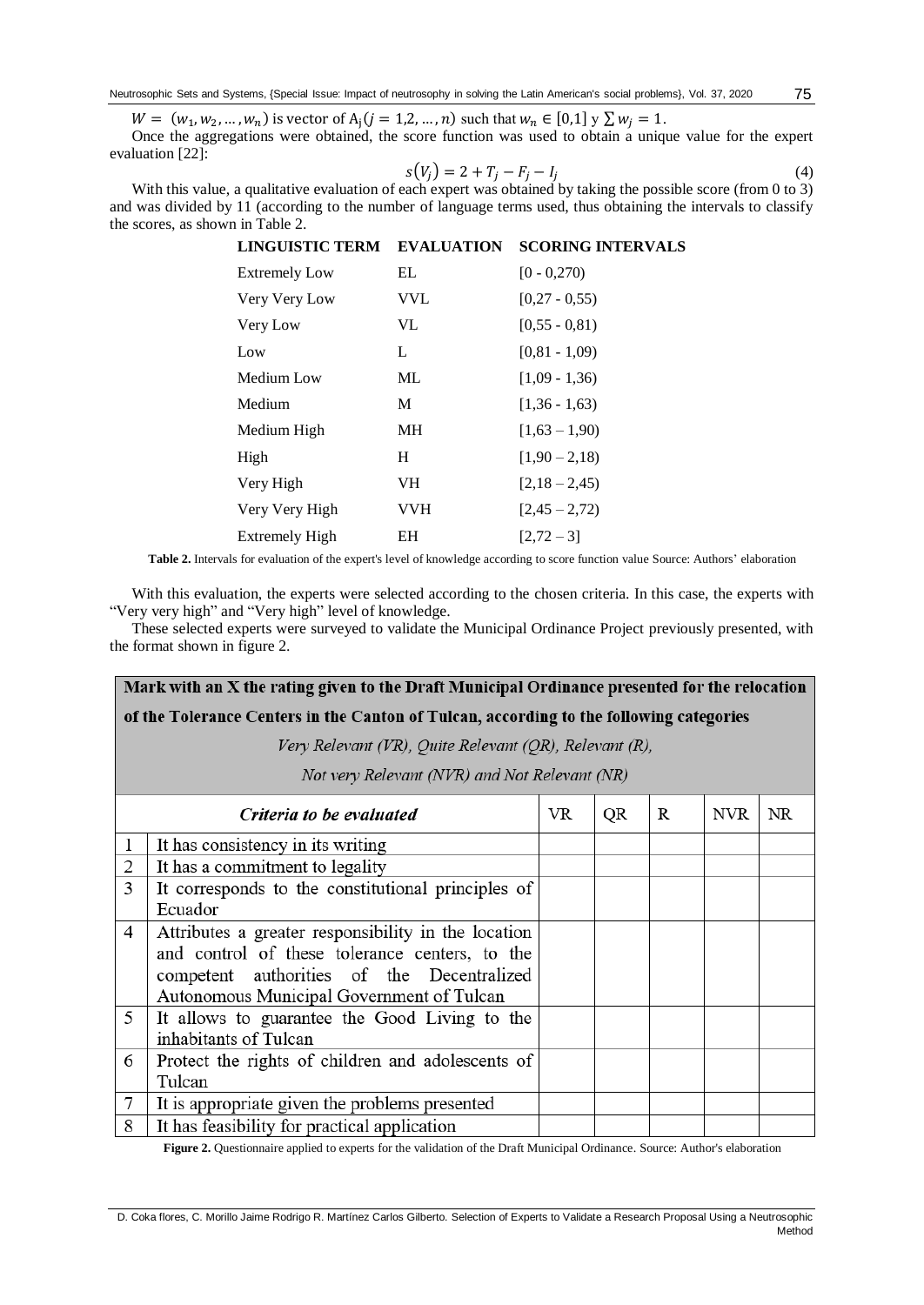Once the survey was applied, the cut-off points and their respective indicator scales were calculated using the inverse standard normal values. This was done by approximating the closest value of the cumulative probability Standard Normal curve.

Finally, the N-P value was estimated, obtained as the difference of the limit value minus the average value of each statement, and the relevance of each statement was determined through the comparison of the N-P value of each statement with the cut-off points and range limits of each of the categories.

#### **3 Results**

The results of the evaluations of the experts' level of theoretical and practical knowledge are shown in table 3.

| <b>EXPERT</b>            | <b>LEVEL OF THEORETICAL</b> | <b>LEVEL OF PRACTICAL</b> |  |  |
|--------------------------|-----------------------------|---------------------------|--|--|
|                          | <b>KNOWLEDGE</b>            | <b>KNOWLEDGE</b>          |  |  |
| $\mathbf{1}$             | MH                          | MH                        |  |  |
| $\sqrt{2}$               | <b>VVH</b>                  | MH                        |  |  |
| $\overline{3}$           | M                           | MH                        |  |  |
| $\overline{\mathcal{L}}$ | <b>ML</b>                   | $\mathbf L$               |  |  |
| 5                        | H                           | <b>VVH</b>                |  |  |
| 6                        | <b>VL</b>                   | L                         |  |  |
| $\tau$                   | H                           | H                         |  |  |
| $\,8\,$                  | <b>MH</b>                   | МH                        |  |  |
| 9                        | ML                          | ML                        |  |  |
| 10                       | MH                          | ML                        |  |  |
| 11                       | <b>MH</b>                   | ML                        |  |  |
| 12                       | <b>ML</b>                   | M                         |  |  |
| 13                       | <b>VH</b>                   | H                         |  |  |
| 14                       | MH                          | M                         |  |  |
| 15                       | MH                          | МH                        |  |  |
| 16                       | $\, {\rm H}$                | <b>VH</b>                 |  |  |
| 17                       | <b>MH</b>                   | ML                        |  |  |
| 18                       | <b>VH</b>                   | <b>VVH</b>                |  |  |
| 19                       | L                           | <b>VL</b>                 |  |  |
| 20                       | H                           | MH                        |  |  |
| 21                       | MH                          | H                         |  |  |
| 22                       | MH                          | $\mathbf M$               |  |  |
| 23                       | L                           | <b>VL</b>                 |  |  |
| 24                       | H                           | <b>VVH</b>                |  |  |
| 25                       | H                           | H                         |  |  |
| 26                       | $\boldsymbol{\mathrm{H}}$   | <b>VH</b>                 |  |  |
| 27                       | ML                          | H                         |  |  |
| 28                       | <b>MH</b>                   | <b>VH</b>                 |  |  |
| 29                       | MH                          | H                         |  |  |
| 30                       | M                           | <b>MH</b>                 |  |  |

**Table 3.** Self-evaluation of experts on their level of theoretical and practical knowledge on the subject. Source: Authors' elaboration

Then, the weights of the levels of theoretical and practical knowledge ( $w_t$  y  $w_p$ ) for the analysis of the topic were determined, according to the average of the values given by the experts. The result was that  $w_t = 0.3 \, \text{y} \, w_p = 0.7$ . As we can see, the experts considered that for the analysis of the topic in question, the experience obtained through the exercise of the profession has a greater weight.

With these results, the aggregation of the evaluations in both fields was done using the SVNWA operator (table 4).

| EXPERT | <b>AGGREGATION</b>    |
|--------|-----------------------|
| 1      | (0,6;0,35;0,35)       |
| 2      | (0,74;0,24;0,24)      |
| 3      | (0,57;0,39;0,39)      |
| 4      | (0,33;0,72;0,72)      |
| 5      | (0, 86; 0, 13; 0, 13) |
| 6      | (0,27;0,78;0,78)      |
|        |                       |

D. Coka flores, C. Morillo Jaime Rodrigo R. Martínez Carlos Gilberto., W. Ortiz .Selection of Experts to Validate a Research Proposal Using a Neutrosophic Method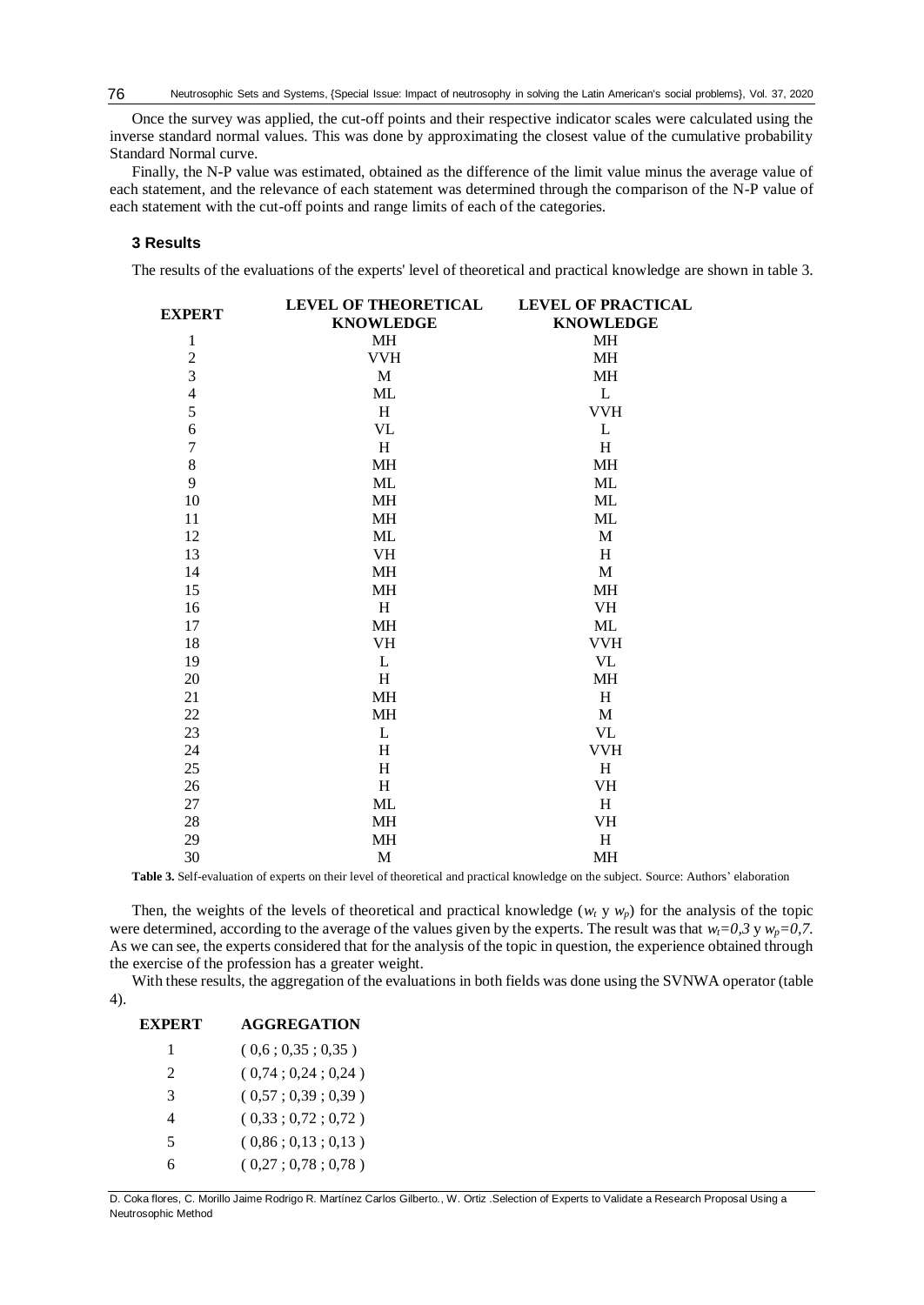| 7  | (0,7;0,25;0,25)    |
|----|--------------------|
| 8  | (0,6;0,35;0,35)    |
| 9  | (0,4;0,65;0,65)    |
| 10 | (0,47;0,54;0,54)   |
| 11 | (0,47;0,54;0,54)   |
| 12 | (0,47;0,54;0,54)   |
| 13 | (0.73; 0.21; 0.21) |
| 14 | (0,53;0,45;0,45)   |
| 15 | (0,6;0,35;0,35)    |
| 16 | (0.77; 0.17; 0.17) |
| 17 | (0,47;0,54;0,54)   |
| 18 | (0,88;0,11;0,11)   |
| 19 | (0,23;0,82;0,82)   |
| 20 | (0,63;0,32;0,32)   |
| 21 | (0,67;0,28;0,28)   |
| 22 | (0,53;0,45;0,45)   |
| 23 | (0,23;0,82;0,82)   |
| 24 | (0,86;0,13;0,13)   |
| 25 | (0,7;0,25;0,25)    |
| 26 | (0.77; 0.17; 0.17) |
| 27 | (0,63;0,33;0,33)   |
| 28 | (0.75; 0.19; 0.19) |
| 29 | (.0,67;0,28;0,28)  |
| 30 | (0,57;0,39;0,39)   |
|    |                    |

**Table 4.** Aggregation results Source: Author's elaboration

From the aggregations, the score per expert was obtained and his qualitative evaluation for the analysis of the topic, taking into account the intervals of score by categories of evaluation determined previously, as shown in table 5.

|        | level of knowledge on the subject |            |  |  |
|--------|-----------------------------------|------------|--|--|
| expert | <b>Score</b>                      | Evaluation |  |  |
| 1      | 1,85                              | MН         |  |  |
| 2      | 2,231844896                       | <b>VH</b>  |  |  |
| 3      | 1,755084364                       | MН         |  |  |
| 4      | 0,944785412                       | L          |  |  |
| 5      | 2,590283946                       | <b>VVH</b> |  |  |
| 6      | 0,764081225                       | VL         |  |  |
| 7      | 2,15                              | H          |  |  |
| 8      | 1,85                              | MН         |  |  |
| 9      | 1,15                              | ML         |  |  |
| 10     | 1,397605594                       | M          |  |  |
| 11     | 1,397605594                       | M          |  |  |
| 12     | 1,402835157                       | M          |  |  |
| 13     | 2,254240204                       | VH         |  |  |

D. Coka flores, C. Morillo Jaime Rodrigo R. Martínez Carlos Gilberto. Selection of Experts to Validate a Research Proposal Using a Neutrosophic Method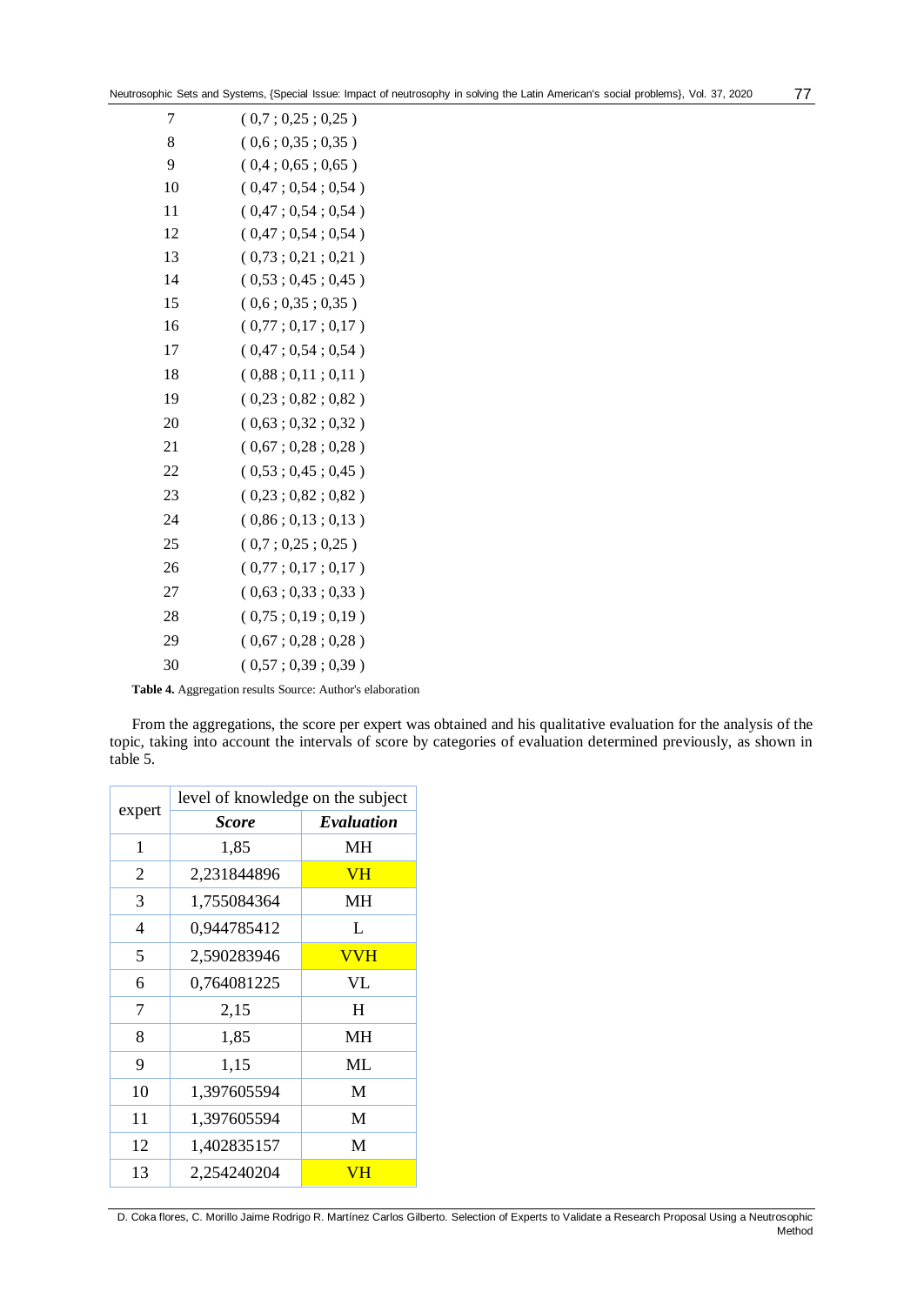Neutrosophic Sets and Systems, {Special Issue: Impact of neutrosophy in solving the Latin American's social problems}, Vol. 37, 2020 78

| 1,615489831 | M          |
|-------------|------------|
| 1,85        | MН         |
| 2,373419178 | <b>VH</b>  |
| 1,397605594 | M          |
| 2,640836424 | <b>VVH</b> |
| 0,64415305  | VL         |
| 1,94975318  | H          |
| 2,069363957 | H          |
| 1,615489831 | M          |
| 0,64415305  | VL         |
| 2,590283946 | <b>VVH</b> |
| 2,15        | H          |
| 2,373419178 | <b>VH</b>  |
| 1,928322722 | H          |
| 2,314129843 | <b>VH</b>  |
| 2,069363957 | H          |
| 1,755084364 | MН         |
|             |            |

**Table 5.** Qualitative evaluations of the level of knowledge of the experts in the subject according to score. Source: Author's elaboration

Finally, the experts with "Very Very High" and "Very High" level of knowledge were selected, for a total of eight experts.

The results of the application of the survey to these eight experts were as follows (figure 3):



**Figure 3**. Results of expert survey application (absolute frequency). Source: Authors' elaboration

The majority score for each category to be evaluated was "Very relevant", being this total in questions 6, 7 and 8, while in questions 1 to 5 some scores were also obtained as "Relevant" and "Quite relevant", but in a smaller proportion.

When analyzing the image of the relative frequencies, the respective cut-off points and the N-P values (table 6), of each analyzed category, we found that all are in the range of "Very Relevant".

D. Coka flores, C. Morillo Jaime Rodrigo R. Martínez Carlos Gilberto., W. Ortiz .Selection of Experts to Validate a Research Proposal Using a Neutrosophic Method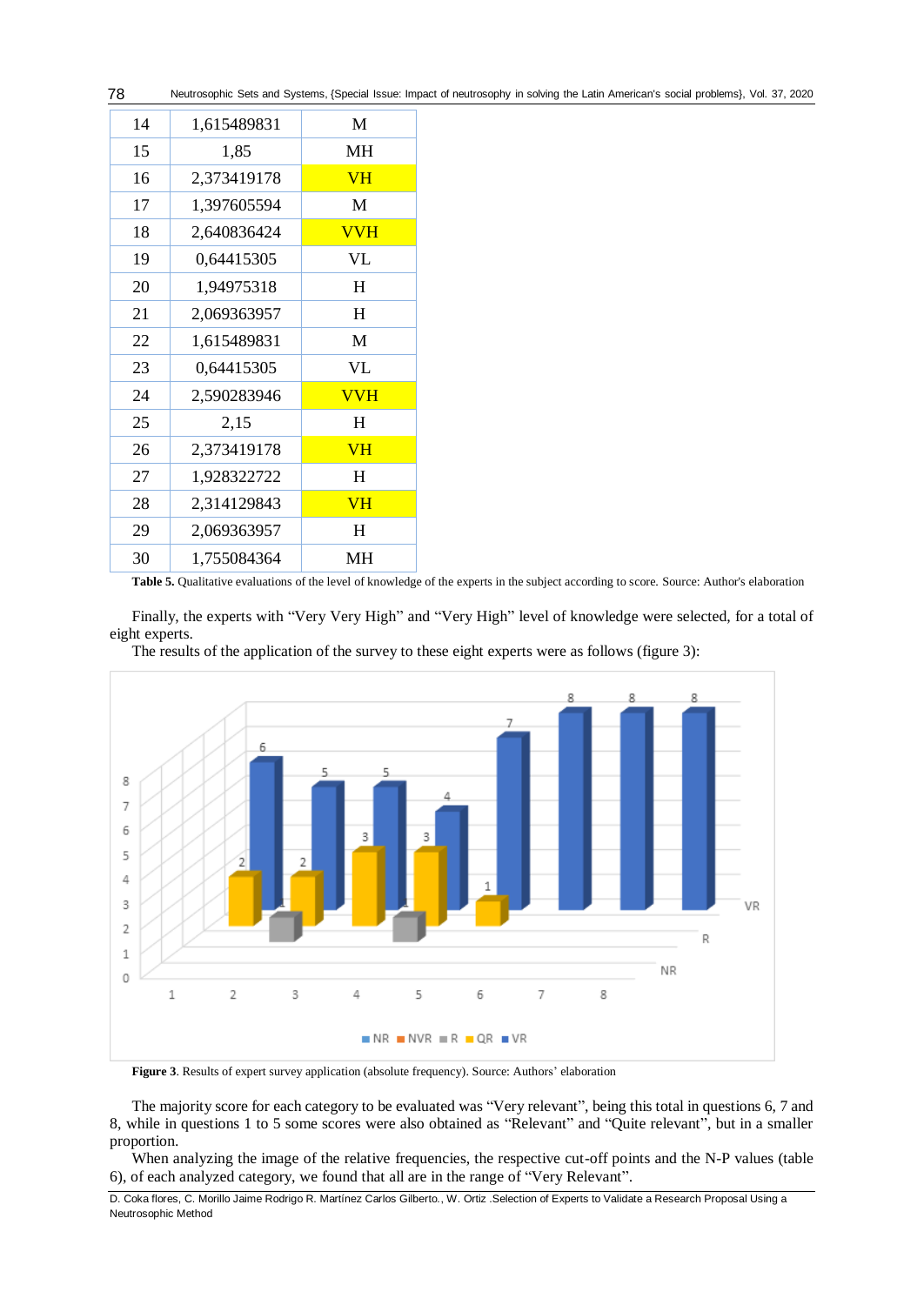| <b>CRITERIA</b>       | Image of the relative cumulative frequencies |            |          |          |           |          |          |
|-----------------------|----------------------------------------------|------------|----------|----------|-----------|----------|----------|
|                       | <b>NR</b>                                    | <b>NVR</b> | R        | QR       | <b>VR</b> | Average  | $N-P$    |
| 1                     | $-3,500$                                     | $-3,500$   | $-3,500$ | $-0,674$ | 3,500     | $-1,535$ | $-0,072$ |
| 2                     | $-3,500$                                     | $-3,500$   | $-1,150$ | $-0,319$ | 3,500     | $-0,994$ | $-0,613$ |
| 3                     | $-3,500$                                     | $-3,500$   | $-3,500$ | $-0,319$ | 3,500     | $-1,464$ | $-0,143$ |
| $\overline{4}$        | $-3,500$                                     | $-3,500$   | $-1,150$ | 0,000    | 3,500     | $-0.930$ | $-0,677$ |
| 5                     | $-3,500$                                     | $-3,500$   | $-3,500$ | $-1,150$ | 3,500     | $-1,630$ | 0,023    |
| 6                     | $-3,500$                                     | $-3,500$   | $-3,500$ | $-3,500$ | 3,500     | $-2,100$ | 0,493    |
| 7                     | $-3.500$                                     | $-3,500$   | $-3,500$ | $-3,500$ | 3,500     | $-2,100$ | 0,493    |
| 8                     | $-3,500$                                     | $-3,500$   | $-3,500$ | $-3,500$ | 3,500     | $-2,100$ | 0,493    |
| <b>Cut-off Points</b> | $-3,500$                                     | $-3,500$   | $-2,913$ | $-1,620$ | 3,500     | $-1,607$ |          |

**Table 6.** Images by the Standard Inverse Normal Curve, Cut-off Points, and N-P values Source: Author's elaboration

We then can conclude that the evaluations provided by the members of the panel of experts validate the proposal of the Municipal Ordinance Project of the Centers of Tolerance of the canton of Tulcan.

### **Conclusions**

In this paper the use of expert criteria to validate the application of the proposed project in the city of Tulcan, Ecuador is presented. For the selection of the experts, we made use of single value neutrosophic sets (SVNS) associated to linguistic variables. The use of Neutrosophy for the selection of experts, allowed a more accurate evaluation of them in terms of the level of knowledge in the topic addressed, by making a detailed qualitative selfassessment of their levels of theoretical and practical knowledge and taking into account the weight they gave to these two levels.

The Project of Municipal Ordinance of the Centers of Tolerance of the canton of Tulcan presented was validated with a qualification of "Very relevant" in all the evaluated criteria.

### **References**

- 1. Van Meir, J., *Sex work and the politics of space: Case studies of sex workers in Argentina and Ecuador.* Social Sciences, 2017. **6**(2): p. 42.
- 2. Carrión, F., *Centros de tolerancia que generan intolerancia.* Boletín Ciudad Segura. Regeneración, seguridad y tolerancia, 2009. **30**(1).
- 3. Manosalvas, M., *Buen vivir o sumak kawsay. En busca de nuevos referenciales para la acción pública en Ecuador.* Íconos. Revista de Ciencias Sociales, 2014(49): p. 101-121.
- 4. Cadena Posso, A.A., C.J. Lizcano Chapeta, M.L. Sola Iñiguez, and A.F. Gómez Gordillo, *Use of Neutrosophy to analyze problems related to the joint custody of children and adolescents after marriage dissolution.* Neutrosophic Sets and Systems, 2019. **26**(1): p. 23.
- 5. Wringe, C.A., *Children's rights: A philosophical study*. 2020: Routledge.
- 6. VELASCO MOSQUERA, E.M. and E.Y. VELASCO SÁNCHEZ, *Trabajo sexual femenino: análisis comparativo de dos establecimientos nocturnos de la ciudad de Cali.* Monografía]. Universidad del Valle, Facultad de Sociología, Cali, 2015.
- 7. Allán Alegría, Y.M., *La política pública municipal frente al trabajo sexual callejizado y el uso del espacio público en zonas urbanas regeneradas. Caso "La 24 de Mayo"*. 2017, Quito, Ecuador: Flacso Ecuador.
- 8. Smarandache, F., *Neutrosophy, a new Branch of Philosophy*. 2002: Infinite Study.
- 9. Campaña Muñoz, L.C., H.S. Sánchez Ramos, and J.R. Cabrera Granda, *Use of neutrosophy for the analysis of the social reintegration factors of released prisoners in Ecuador.* Neutrosophic Sets and Systems, 2019. **26**(1): p. 22.
- 10. Smarandache, F., *A unifying field in logics: Neutrosophic logic. neutrosophy, neutrosophic set, neutrosophic probability: Neutrosophic logic: neutrosophy, neutrosophic set, neutrosophic probability*. 2003: Infinite Study.
- 11. Leyva-Vázquez, M., F. Smarandache, and J.E. Ricardo, *Artificial intelligence: challenges, perspectives and neutrosophy role.(Master Conference).* Dilemas Contemporáneos: Educación, Política y Valore, 2018. **6**(Special).
- 12. Teruel, K.P., J.C. Cedeno, H.L. Gavilanez, and C.B. Diaz, *A framework for selecting cloud computing services based on consensus under single valued neutrosophic numbers.* Neutrosophic Sets and Systems, 2018. **22**(1): p. 4.